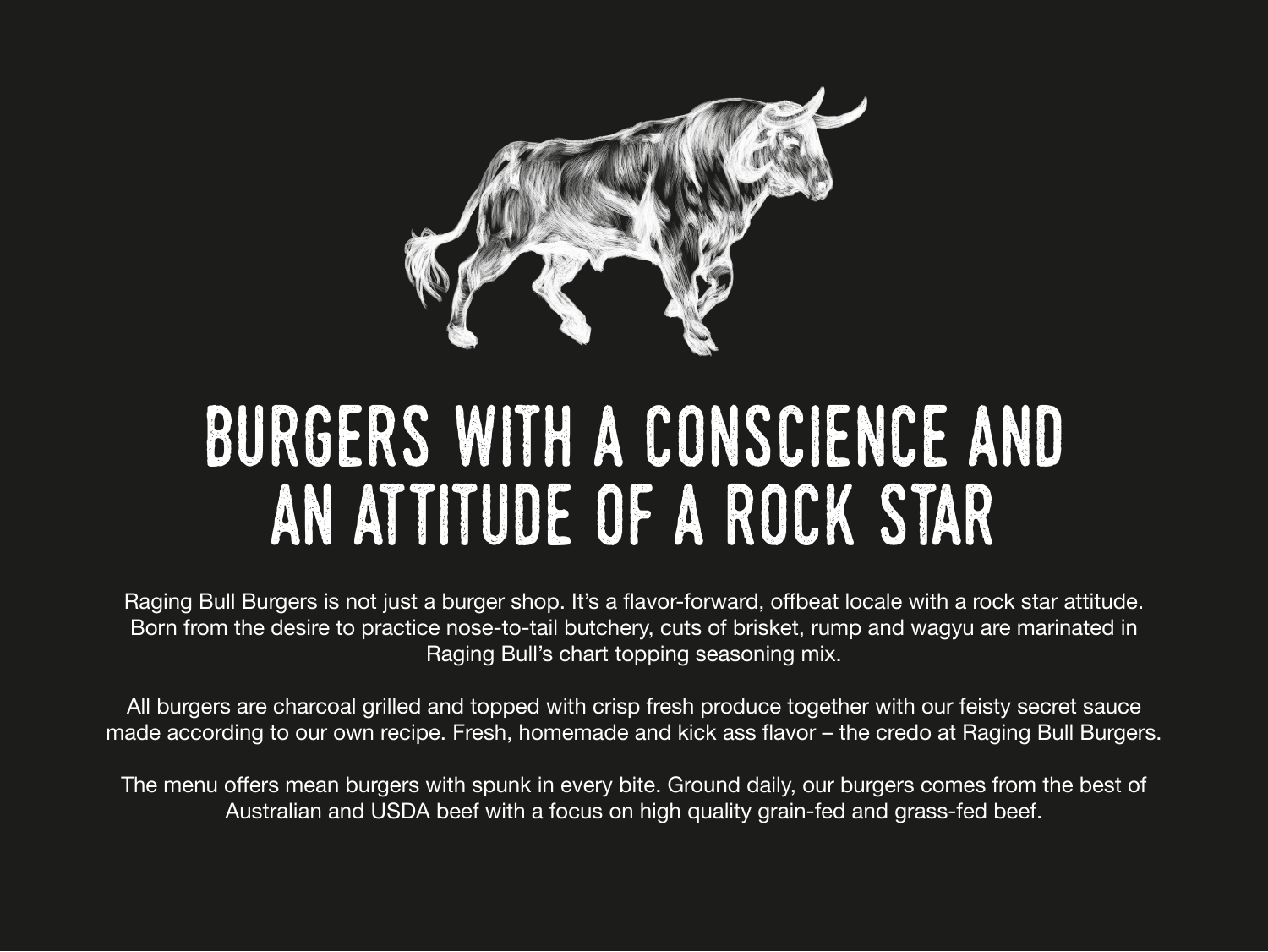



#### morning meltdown

275 or 55 GC pts.

1/3 pounder Angus beef burger, sourdough bread, aged cheddar, Mozzarella, caramelized onion, Raging Bull BBQ sauce

#### TATER TOTS | 125 OR 25 GC PTS.

#### adobro

275 or 55 GC pts.

Grilled adobo marinated pork belly, corn bun, guacamole, baked beans, fried egg, crispy chicken skin, adobo barbecue sauce

### RAGING BULL **BOURBON SHOT** 100 or 20 GC pts.



Crispy fried potato bits

### mighty beast combo

#### 390 or 78 GC pts.

Our Mighty Beast made with 1/3 pound premium US Angus beef patty topped with griddle maple bacon, aged cheddar, spicy beer mustard sauce, lettuce, tomato, dill pickle and Raging Bull BBQ sauce paired with our thick-cut fries.



### **BURGERS**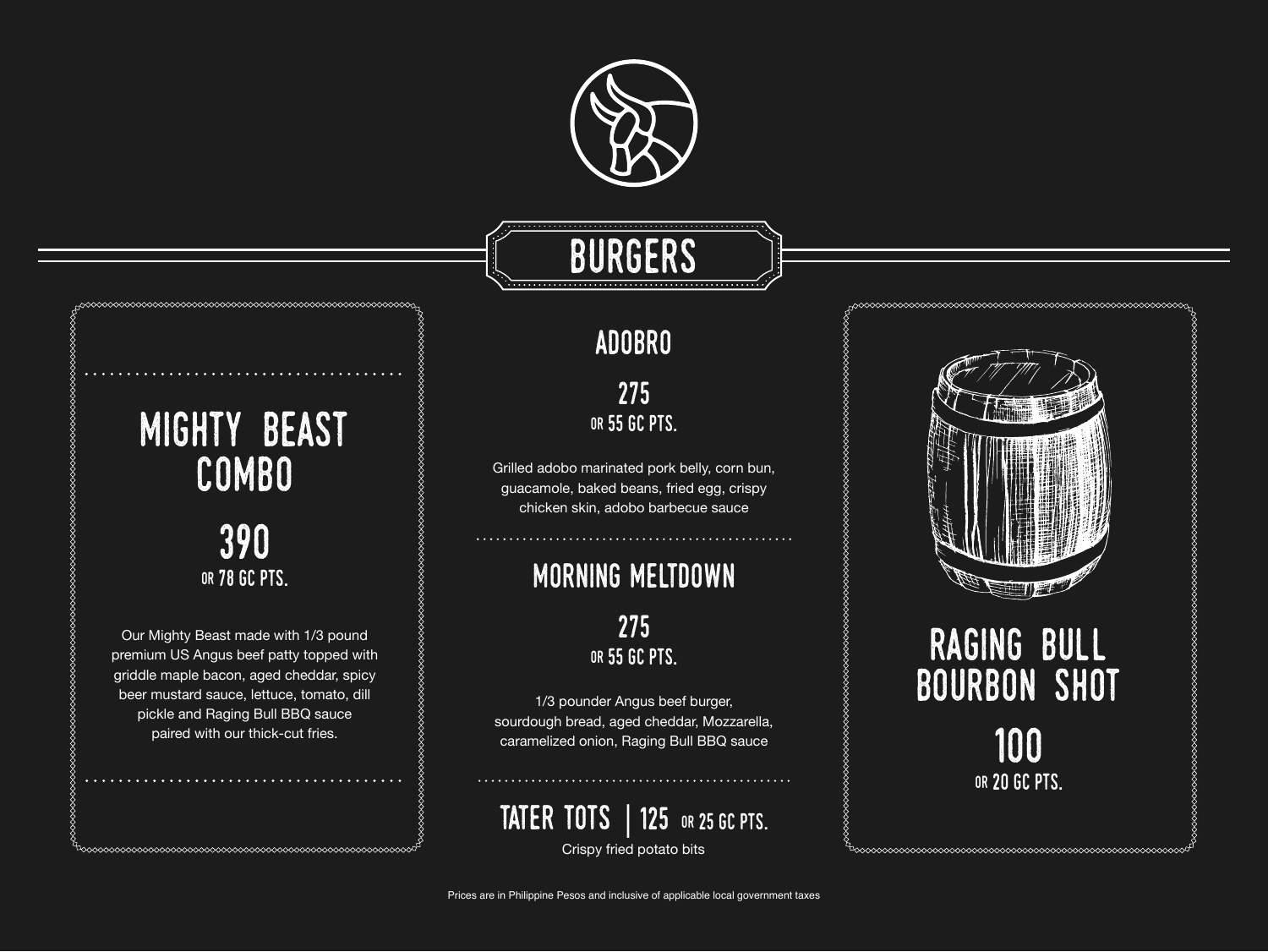#### kickin' chicken 280

1/3 pounder Angus beef patty, corn bun, iceberg lettuce, tomato, dill pickle, Raging Bull BBQ sauce

1/3 pounder grilled chicken thigh, corn bun, bacon, iceberg lettuce, tomato, dill pickle, Raging Bull BBQ sauce



### RGFRS

#### kickass 275

#### THE CLEAN SLATE 275

Crispy squash patty with kidney beans, iceberg lettuce, corn bun, cauliflower parsley tabbouleh, vegan barbeque sauce

1/3 pounder Angus beef patty, corn bun, griddle maple bacon, aged cheddar, spiced beer mustard sauce, lettuce, tomato, dill pickle, Raging Bull BBQ sauce

# FRESH, homemade and kick ass flavor

◇◇◇◇◇◇◇◇◇◇◇◇◇◇◇◇◇◇◇◇◇◇◇◇◇◇◇◇◇◇◇◇◇

#### mighty beast 350

1/3 pounder Australian Wagyu beef patty, corn bun, braised onions, sweet chili chutney, lettuce, tomato, dill pickle, Raging Bull BBQ sauce

#### raging wagyu 385

Crispy fried grouper fillet, corn bun, criolla, romaine lettuce, nikkei tartar sauce

#### naked fish 385

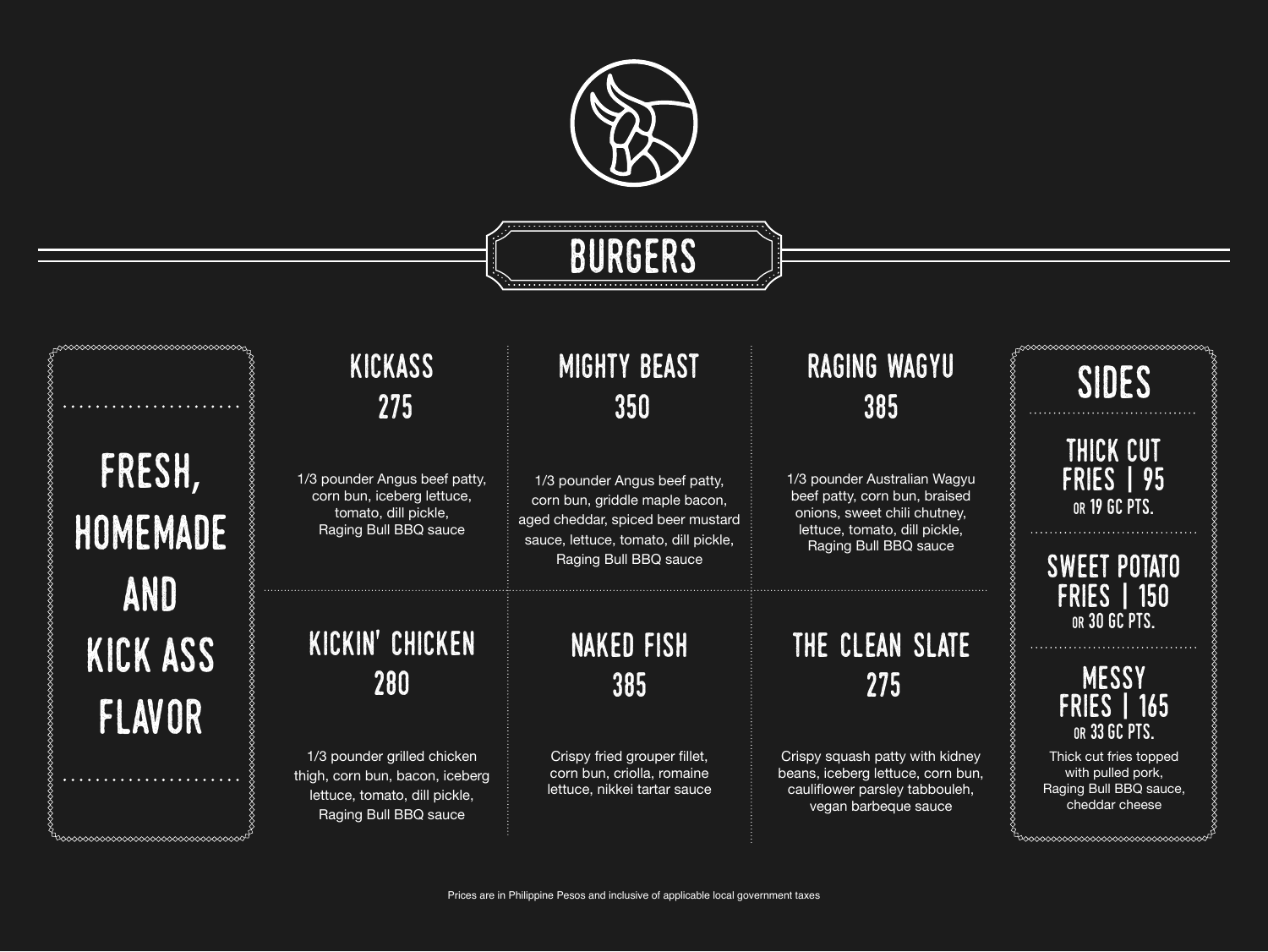

### BEVERAGES



#### beer



#### cocktails

#### SPY VALLEY ... or 190 GC Points

SPY VALLEY OR 190 GC POINTS

or 384 GC Points

FORTANT CA or 80 GC Points

#### softdrinks

| CRAZY CARABAO GOLDEN ALE 220<br>OR 44 GC POINTS |  |
|-------------------------------------------------|--|
| ENGKANTO LAGER 220<br>OR 44 GC POINTS           |  |
| OR 44 GC POINTS                                 |  |
| OR 22 GC POINTS                                 |  |
| OR 22 GC POINTS                                 |  |

OAXACA NEGRONI 500ML. or 298 GC Points

SAN PELLEGRINO LIMONATA.......... or 44 GC Points

SAN PELLEGRINO ARANCIATA ROSS... or 44 GC Points

REMEDY KOMBUCHA RASPBERRY..... or 55 GC Points

| OR 298 GC POINTS | NEW ORLEANS NEGRONI 500ML1,490           |
|------------------|------------------------------------------|
| OR 238 GC POINTS | BUSHIDO (BEE'S KNEES SAKURA) 500ML 1,190 |
|                  | OAXACA NEGRONI 500ML1,490                |



#### : AND YOGHURT DRINKS

| COKE IN CAN 220<br>OR 44 GC POINTS         |  |
|--------------------------------------------|--|
| COKE ZERO IN CAN220<br>OR 44 GC POINTS     |  |
| <b>SPRITE IN CAN220</b><br>OR 44 GC POINTS |  |
| ROYAL IN CAN110<br>OR 22 GC POINTS         |  |

| CANADA DRY IN CAN |  |  |  |  |  |
|-------------------|--|--|--|--|--|
| OR 44 GC POINTS   |  |  |  |  |  |

|                         | THE TEA                                      |                 | MILKSHAKES AI                             |
|-------------------------|----------------------------------------------|-----------------|-------------------------------------------|
| <b>The 220</b>          | BLAH BLAH BERRY150                           |                 | PASSION FRUIT YOGHUF                      |
| $\overline{\ldots 220}$ | DON'T LYCHEE TO ME150                        |                 | BERRIES MIX YOGHURT<br>VANILLA STRAWBERRY |
| 220                     | OR 30 GC POINTS                              | OR 44 GC POINTS |                                           |
| 275                     | HOPE IN A BOTTLE WATER 80<br>OR 16 GC POINTS |                 | <b>BREWED CO</b><br>OR 17 GC POINTS       |

| $\overline{\mathbf{S}}$ | SAUVIGNON BLANC 375ML950  |
|-------------------------|---------------------------|
| $\overline{\mathbf{S}}$ | / PINOT NOIR 375ML950     |
|                         | BERNET SAUVIGNON 187ML400 |

| PASSION FRUIT YOGHURT 220        |  |
|----------------------------------|--|
| BERRIES MIX YOGHURT220           |  |
| VANILLA STRAWBERRY MILKSHAKE 220 |  |

|  | BREWED COFFEE 85 |  |  |  |  |  |  |  |  |
|--|------------------|--|--|--|--|--|--|--|--|
|  | OR 17 GC POINTS  |  |  |  |  |  |  |  |  |